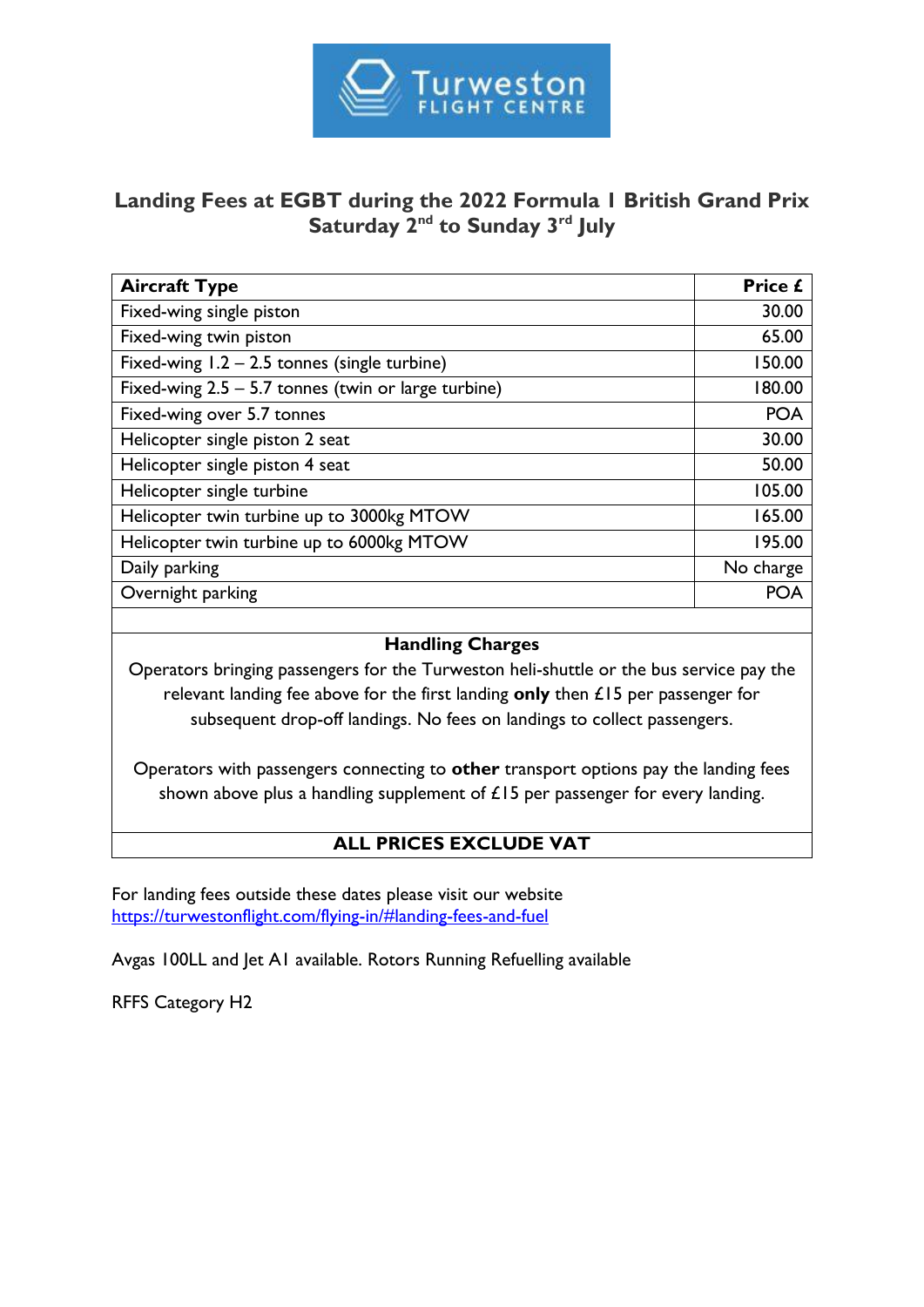

### **Onward transport to Silverstone Circuit**

**Heli-shuttle** (return trip) from Turweston Aerodrome to Silverstone Circuit £450 per person includes: **On arrival** Free, dedicated car parking at Turweston Aerodrome 6 minute flight from Turweston Aerodrome to the heliport at Silverstone Circuit Champagne in the heliport terminal on arrival Transport in luxury vehicle to hospitality **On departure** Transport in luxury vehicle to the heliport Champagne in the heliport terminal 6 minute flight from Silverstone Circuit to Turweston Aerodrome Depart, using directions provided to avoid traffic

A helicopter journey is the ONLY way to avoid the traffic coming out of Silverstone Circuit.

The true queue-busting service with luxury and excitement all the way.

**Bus service** (per person, return trip) Friday £15 Saturday £25 Sunday £35

# **ALL PRICES EXCLUDE VAT**

To book either service please contact Turweston Flight Centre Ltd 01280 705400 or email [tanya@turwestonflight.com.](mailto:tanya@turwestonflight.com)

## **Turweston Hospitality**

The Flight Deck Café is located on the first floor of the tower building. Grand Prix Weekend Opening Hours (maybe subject to change): Friday 09:00 to 16:00 Saturday 09:00 to 16:00 Sunday TBA

The meeting room on the second floor of the building will be in use as a pilot lounge on Sunday 3<sup>rd</sup> July ONLY. Times TBA.

T: 01280 705400 E: [tower@turwestonflight.com](mailto:tower@turwestonflight.com)  W: [www.turwestonflight.com](http://www.turwestonflight.com/)